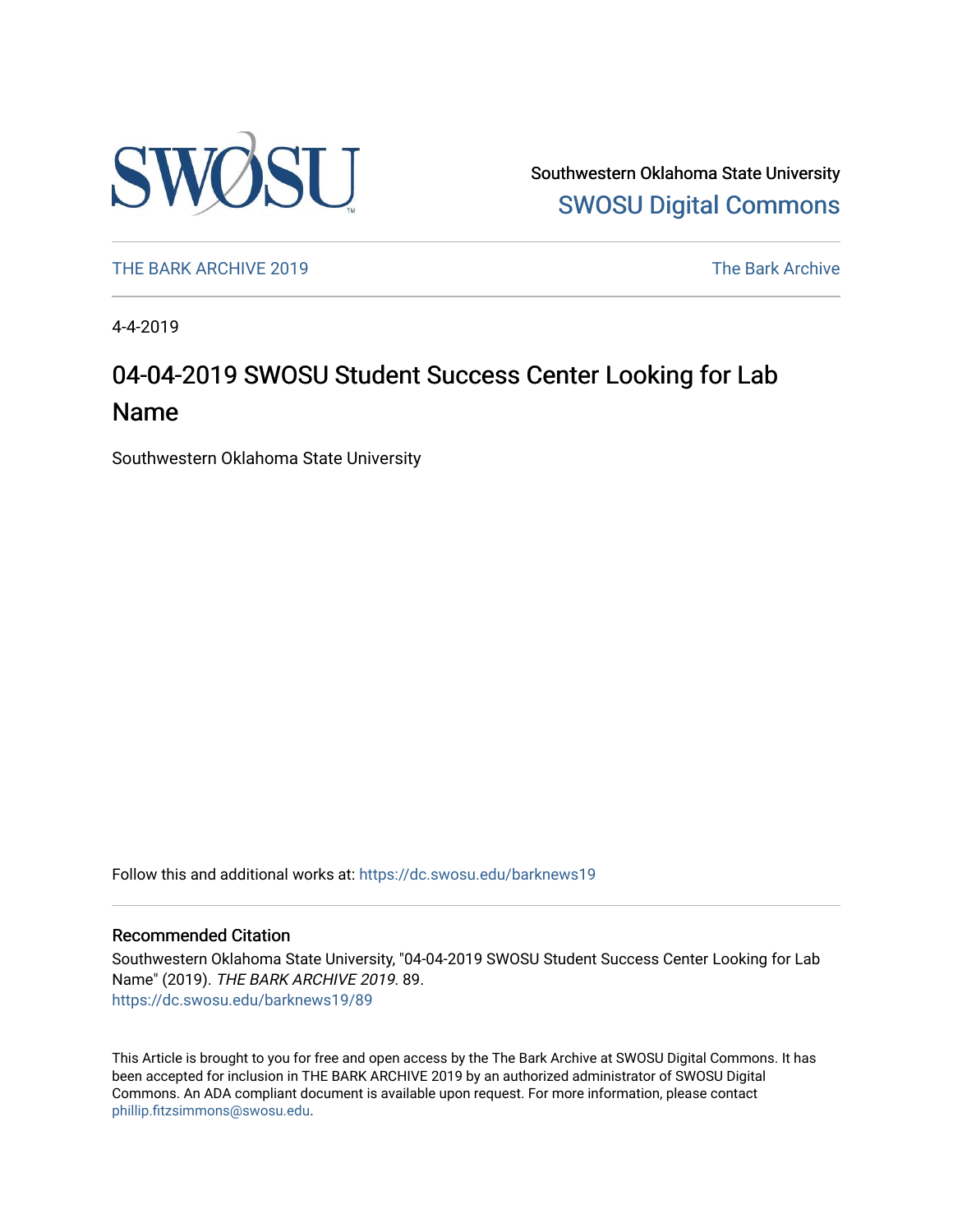

4 April, 2019

# **SWOSU Student Success Center Looking for Lab Name**

The new Student Success Center (SSC) at Southwestern Oklahoma State University in Weatherford is seeking a new name for its lab and having a name contest for the center.

The lab is currently being constructed in Parker 223.

Dr. Veronica McGowan, director of the center, said an awesome prize basket will be given to the winning entrant.

"We would like a name that reflects an engaged, upbeat and energetic learning space with a strong emphasis on adult learning and flexible use of the space," McGowan said.

Entries can be emailed to Veronica.McGowan@swosu.edu. Everyone who submits a name will be entered into a drawing to receive a SWOSU t-shirt and mug. Individuals can submit an unlimited number of entries. She said the center is looking for a short, catchy name.

Deadline for entries must be received before midnight on or before Tuesday, April 30.

| Academics                | $\triangleright$ |
|--------------------------|------------------|
| Administration           | $\mathsf D$      |
| Alumni and Foundation    | $\triangleright$ |
| Community                | $\mathsf D$      |
| Events                   | $\triangleright$ |
| <b>Faculty and Staff</b> | $\mathsf D$      |
| Miscellaneous            | $\triangleright$ |
| Sayre                    | $\triangleright$ |
| <b>Students</b>          | $\triangleright$ |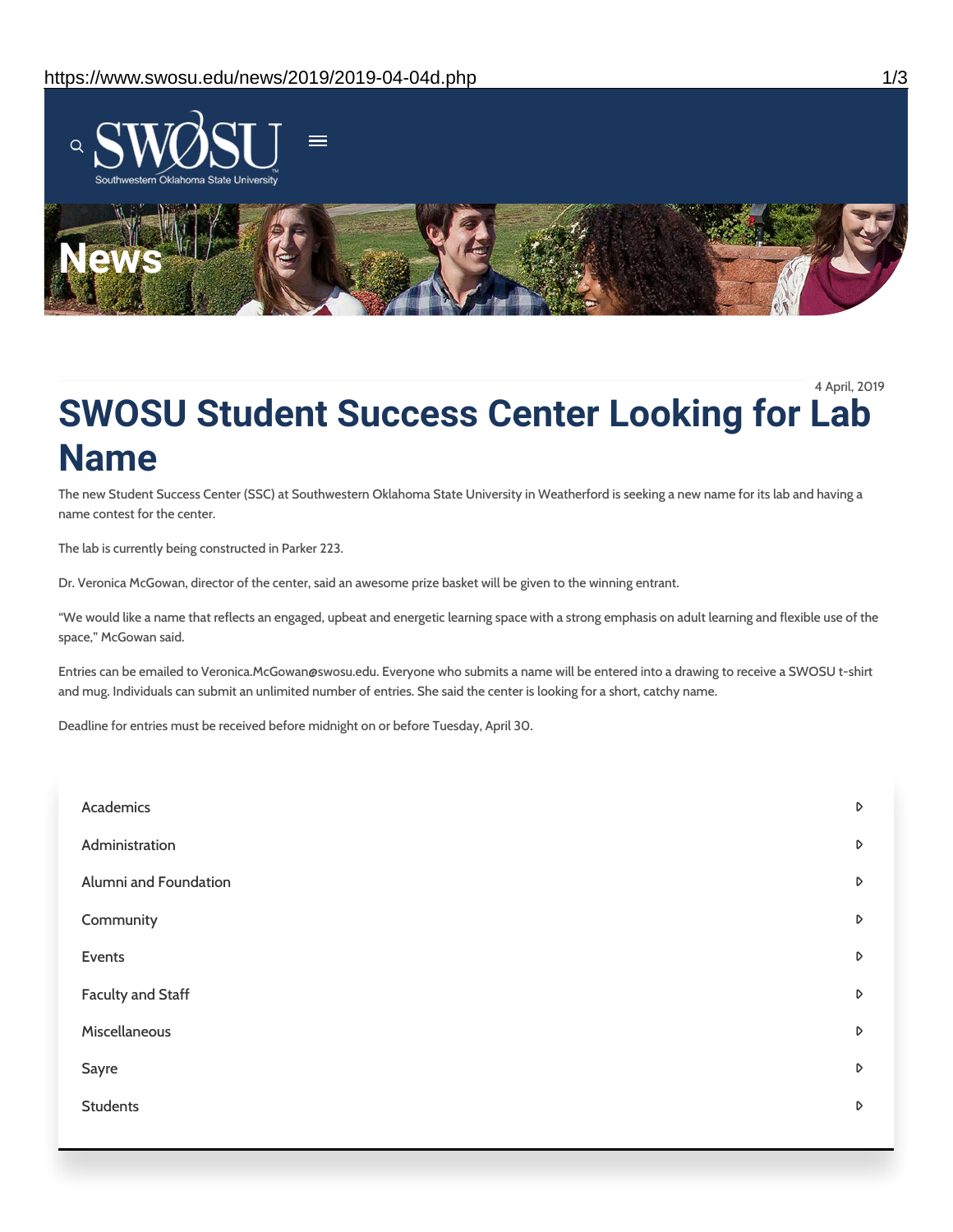| <b>Archive Links</b> |   |
|----------------------|---|
| 2018                 | D |
| 2019                 | D |
| 2020                 | D |
| Archive              | D |
|                      |   |



### Weatherford Campus

100 Campus Drive Weatherford, OK 73096

### Sayre Campus

409 E Mississippi Ave Sayre, OK 73662

Connect to Us

fyom

Contact [Information](https://www.swosu.edu/about/contact.php) [University/Facility](https://www.swosu.edu/about/operating-hours.php) Hours [Campus](https://map.concept3d.com/?id=768#!ct/10964,10214,10213,10212,10205,10204,10203,10202,10136,10129,10128,0,31226,10130,10201,10641,0) Map Give to [SWOSU](https://standingfirmly.com/donate) Shop [SWOSU](https://shopswosu.merchorders.com/)